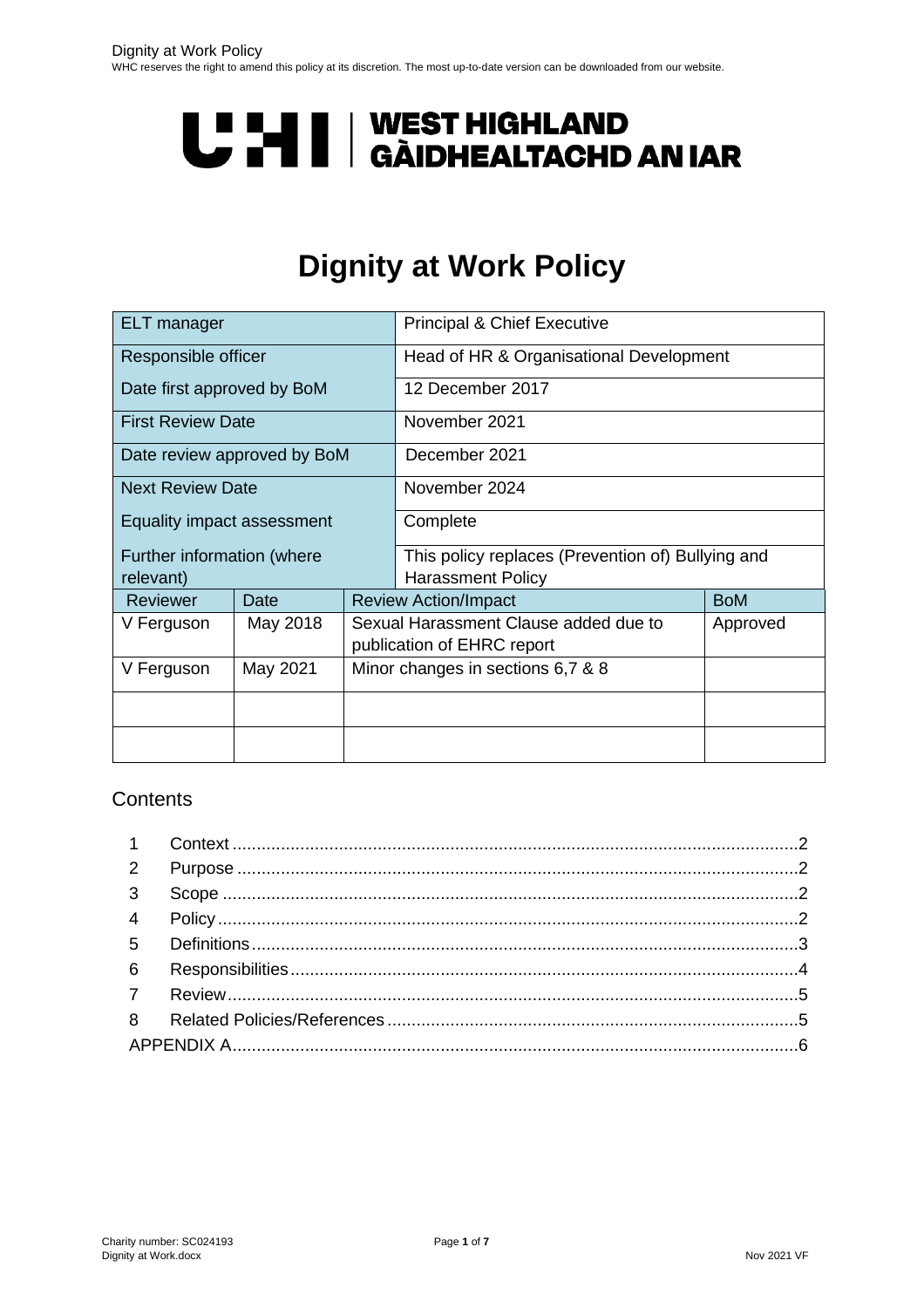#### <span id="page-1-0"></span>**1 Context**

West Highland College UHI (the college) aims to sustain a culture which promotes equality, diversity, and inclusion for all and to ensure a positive working environment of well-being, reward and recognition, dignity and respect.

Underpinning these strategic aims is the college's People Strategy which sets out our ambition to ensure that the college is a great place to work by creating a positive, collaborative, safe and healthy working environment and to foster a culture of dignity and respect.

#### <span id="page-1-1"></span>**2 Purpose**

The aim of the Dignity at Work Policy is to support and sustain a positive working environment for all staff, students and visitors free from any form of unacceptable behaviour. The college is committed to providing a safe environment for all its employees, free from discrimination on any ground and free from harassment at work including sexual harassment. This policy highlights options available to staff if they believe they are subject to bullying, harassment or other unacceptable behaviour and sets out the responsibilities for managing and supporting staff when concerns are raised under the Dignity at Work Policy.

The college will operate a zero-tolerance policy for any form of harassment in the workplace. The college will treat all incidents seriously and promptly investigate all allegations of harassment. Any person found to have harassed another will face disciplinary action, up to and including dismissal from employment. All complaints of harassment will be taken seriously and treated with respect and in confidence. No one will be victimised for making such a complaint.

The Dignity at Work Policy does not form part of and is not intended to vary the contract of employment or worker's contract. It may be amended from time to time, as necessary.

#### <span id="page-1-2"></span>**3 Scope**

The principles of this policy apply to all staff, and visitors to the College (including those attending public events, customers, contractors and suppliers).

This policy will apply when issues of inappropriate behaviour, bullying or harassment arise.

#### <span id="page-1-3"></span>**4 Policy**

The College is committed to protecting the dignity of staff, students and visitors and all members of the College community in their work and their interactions with others. This policy details this commitment and explains what actions can be taken if its principles are not observed. It applies when issues of inappropriate behaviour, bullying or harassment arise.

The staff Grievance procedure will be used to deal with other employment concerns.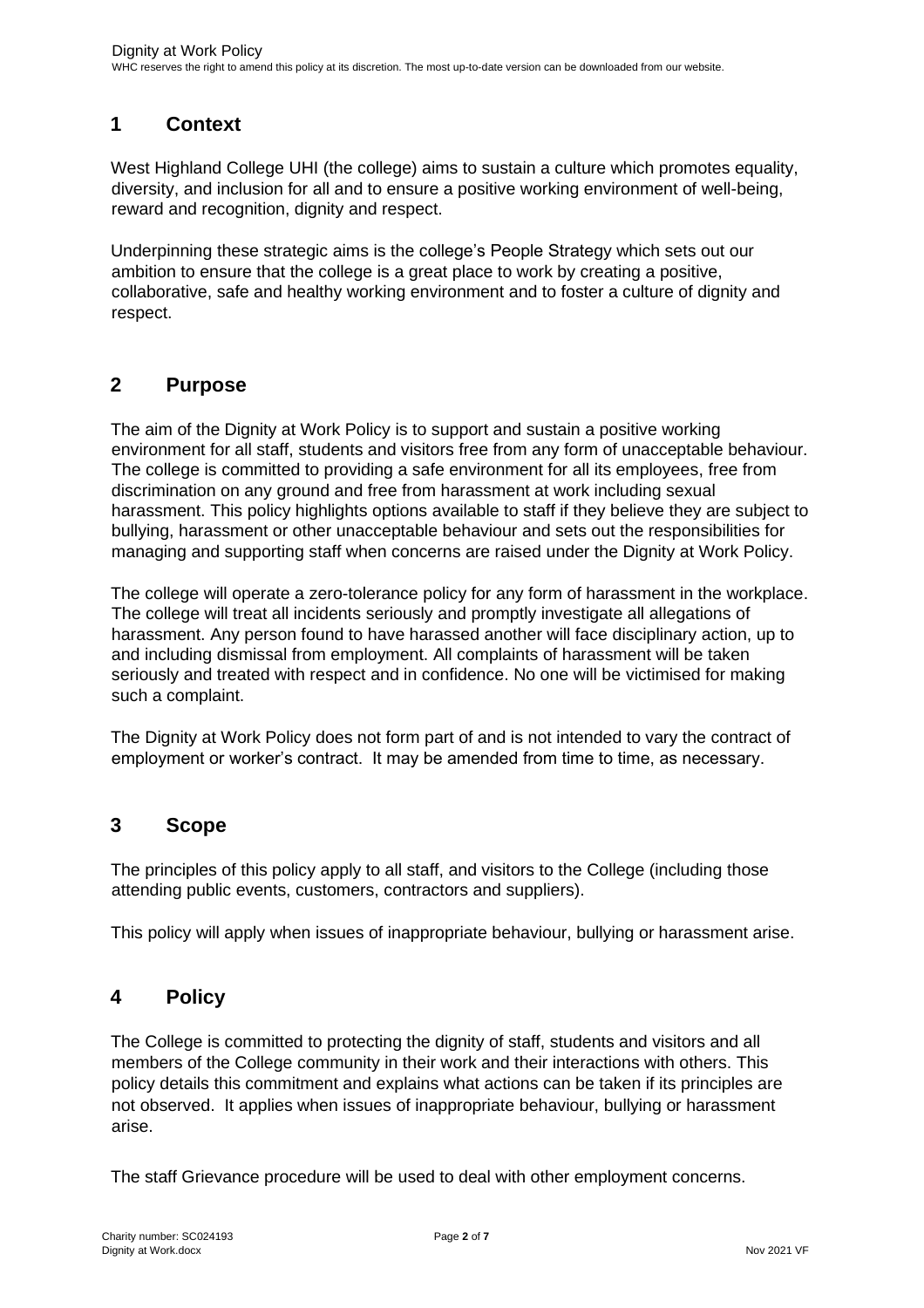All staff within the college community are encouraged/expected to:

- expected to treat each other with respect, courtesy and consideration at all times
- expected to behave professionally and have the right to expect professional behaviour from others
- to work together to promote a harmonious work environment and to eliminate discrimination and harassment
- encouraged to make every effort to resolve dignity at work problems informally in the first instance. This is often the most effective method of dealing with inappropriate behaviour, including bullying and harassment
- to bring any suspected breach of this policy to the attention of their line manager or Human Resources Department

Dignity at Work may involve equalities issues and UK discrimination law provides specific protection against discrimination, harassment and victimisation on a variety of grounds. The College takes its responsibilities in these areas very seriously. The Equality and Diversity Policy provides more detailed information on these aspects of the law.

In situations where a complaint relates to several issues the College reserves the right to decide how it should be best dealt with under the procedures available. Prior to making a final decision however, the HR Manager will liaise with the complainant to explore the options and explain the rationale for the proposed way of dealing with the situation.

Members of College staff who have a complaint against a student should raise the matter with their line manager and the Head of Student Support.

When a criminal offence may have been committed, the Dignity at Work Procedure may not be appropriate. These cases include, but are not limited to, serious assault or threat of serious assault. Staff members may wish to seek advice from the HR Department and/or approach the Police directly.

# <span id="page-2-0"></span>**5 Definitions**

Bullying and harassment are defined by the Advisory, Conciliation and Arbitration Service (ACAS) as the following:

Bullying may be characterised as:

• Offensive, intimidating, malicious or insulting behaviour, an abuse or misuse of power through means that undermine, humiliate, denigrate or injure the recipient.

Harassment as defined in the Equality Act 2010 is:

• Unwanted conduct related to a relevant protected characteristic, which has the purpose or effect of violating an individual's dignity or creating an intimidating, hostile, degrading, humiliating or offensive environment for that individual.

Definition of sexual harassment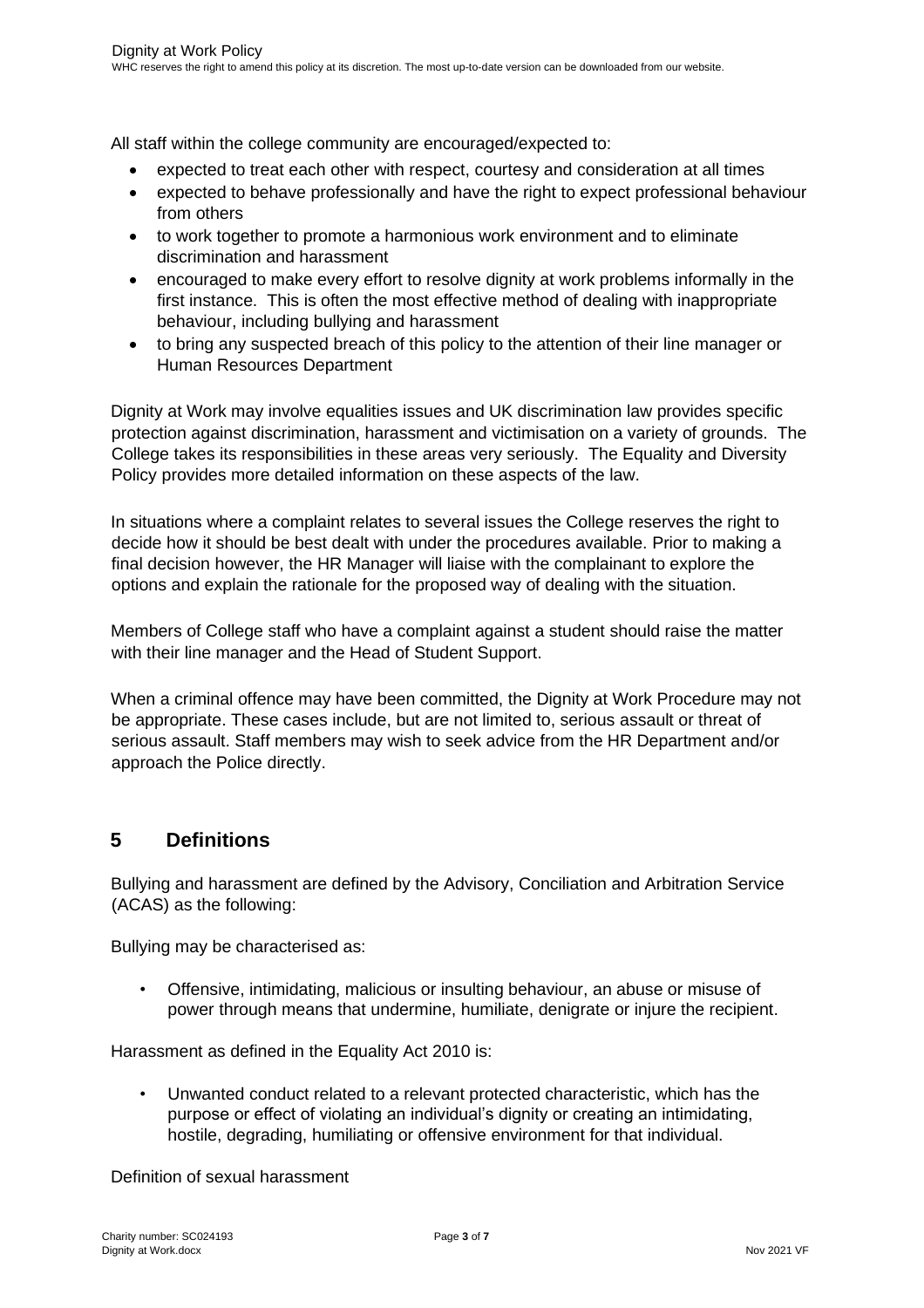Sexual harassment is unwelcome conduct of a sexual nature which makes a person feel offended, humiliated and/or intimidated. It includes situations where a person is asked to engage in sexual activity as a condition of that person's employment, as well as situations which create an environment which is hostile, intimidating or humiliating for the recipient.

Bullying/harassment may be verbal, psychological, or physical, in person or via a virtual platform, or through other methods of contact.

However, behaviour that is considered bullying by one person may be considered firm management by another. Therefore, the test of reasonableness must also be applied, i.e. a reasonable person in possession of the same information would regard it as bullying or harassment.

Examples of what may constitute harassment and bullying are provided in Appendix A. This is not an exhaustive list.

### <span id="page-3-0"></span>**6 Responsibilities**

The College's Board of Management - has ultimate responsibility for ensuring that the college complies with its statutory obligations in terms of meeting the requirements of the Equality Act 2010.

The Executive Leadership Team - is responsible for ensuring that the Dignity at Work Policy is fully implemented throughout the College.

The College Management Team, all Managers and Team Leaders - have a duty to ensure that the College's policies including the Dignity at Work Policy are implemented within their sphere of activities and responsibility.

Head of HR & Organisational Development – It is the responsibility of the Head of HR & Organisational Development to review and update this policy.

Managers - It is the responsibility of every manager to ensure that all his/her employees are aware of the policy as part of their induction.

All Staff - are responsible for:

- treating each other people with respect.
- bringing to the attention of their line manager or Human Resources Department any suspected breaches of this policy.
- working together to promote a harmonious work environment and to eliminate discrimination and harassment.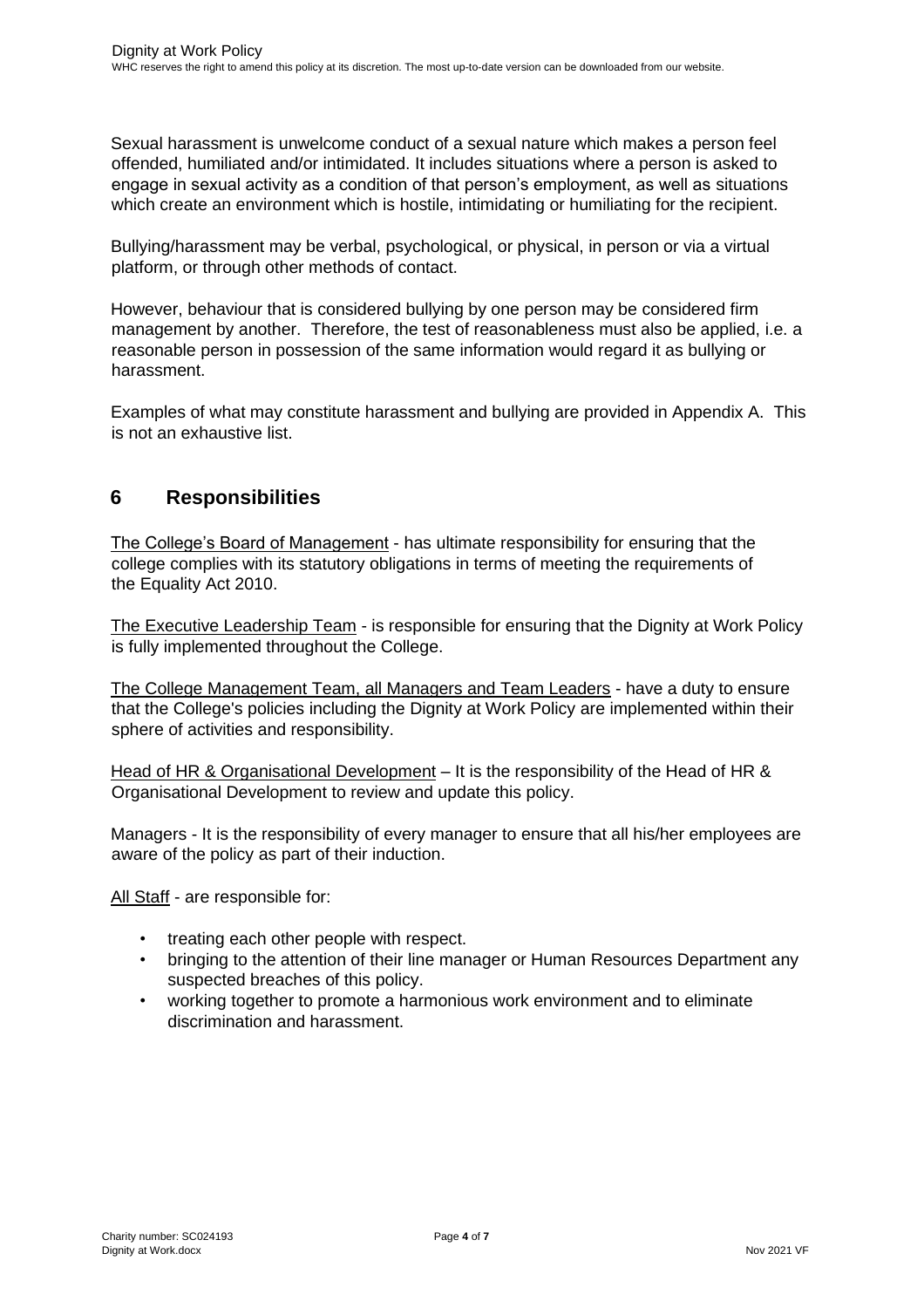# <span id="page-4-0"></span>**7 Review**

This policy will be reviewed in 3 years or when circumstances change any part of it.

#### <span id="page-4-1"></span>**8 Related Policies/References**

- Equality, Diversity & Inclusivity Policy<br>• Staff Discipline Policy and Procedure
- Staff Discipline Policy and Procedure
- Staff Grievance Policy and Procedure
- ACAS Guidance on Bullying & Harassment <http://www.acas.org.uk/index.aspx?articleid=1864>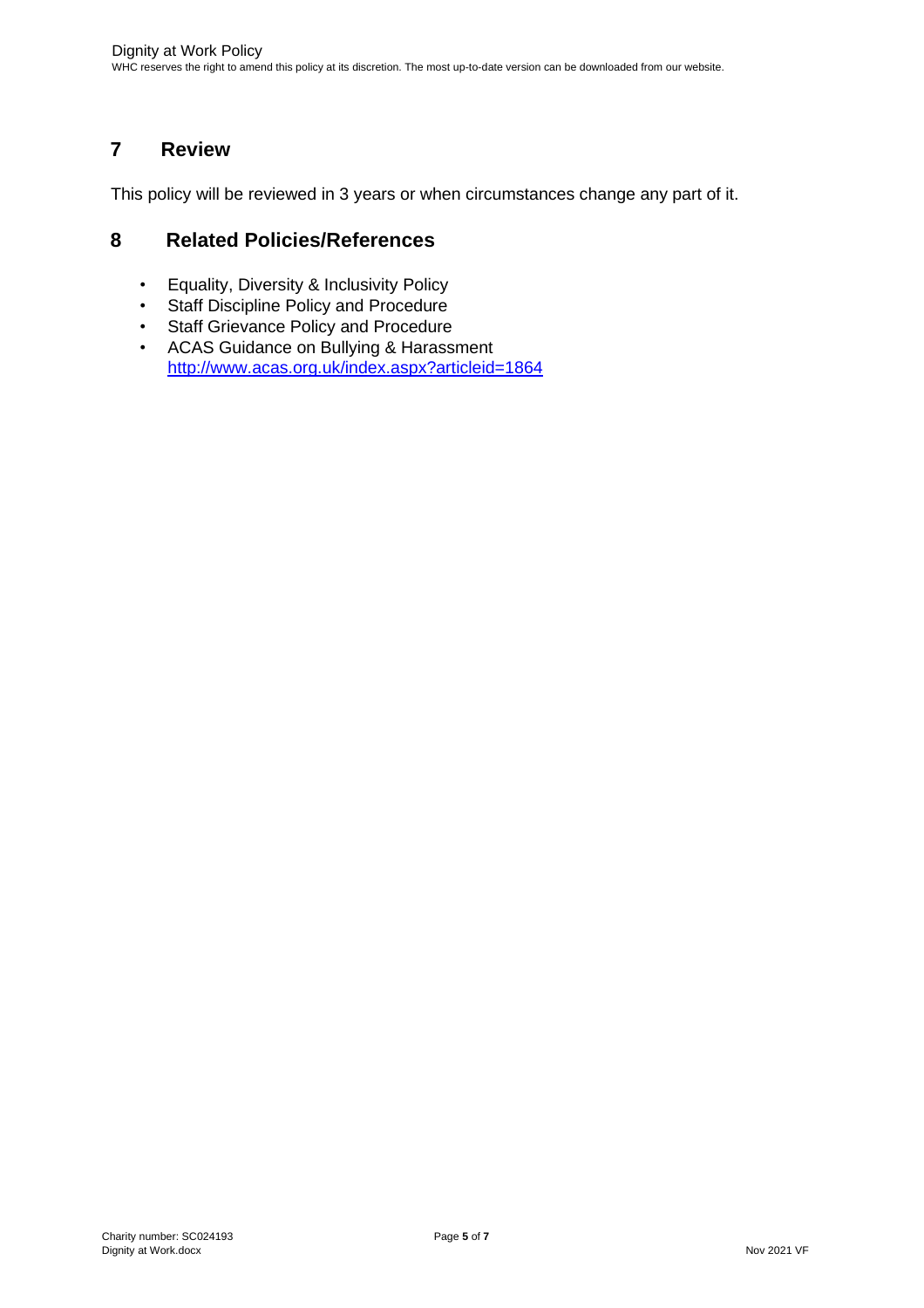# <span id="page-5-0"></span>**APPENDIX A**

Examples of bullying or harassment may include (although this is neither an exhaustive or exclusive list but is indicative of the types of behaviour):-

- persistent, excessive, unfair or unjustified criticism.
- public humiliation and/or insults.
- persistent undervaluing of a person's effort.
- constant ignoring of opinions.
- withholding information without justification so as to cause difficulty or embarrassment to an individual.
- unjustified, excessive monitoring and /or supervision.
- setting someone up to fail for example setting an objective that cannot be achieved.
- aggressive communications.
- intimidating or threatening behaviour
- shouting or swearing at an individual.
- any physical contact which is unwanted.
- unwelcome sexual advances
- coercion, isolation or 'freezing-out'.
- display of offensive material, e.g., 'pin-ups'; offensive jokes.
- unwelcome remarks about a person's dress, appearance, disability, race or marital status (or other protected characteristic.
- personal insults.
- persistent criticism.
- unwelcome remarks about a person's dress, appearance, disability, race or marital status.
- personal insults.
- persistent criticism.
- setting impossible deadlines.

Examples of conduct or behaviour which constitute sexual harassment include, but are not limited to:

Physical conduct

- Unwelcome physical contact including patting, pinching, stroking, kissing, hugging,
- fondling, or inappropriate touching
- Physical violence, including sexual assault
- Physical contact, e.g., touching, pinching
- The use of job-related threats or rewards to solicit sexual favours

#### Verbal conduct

- Comments on a worker's appearance, age, private life, etc.
- Sexual comments, stories and jokes
- Sexual advances
- Repeated and unwanted social invitations for dates or physical intimacy
- Insults based on the sex of the worker
- Condescending or paternalistic remarks
- Sending sexually explicit messages (by phone or by email)